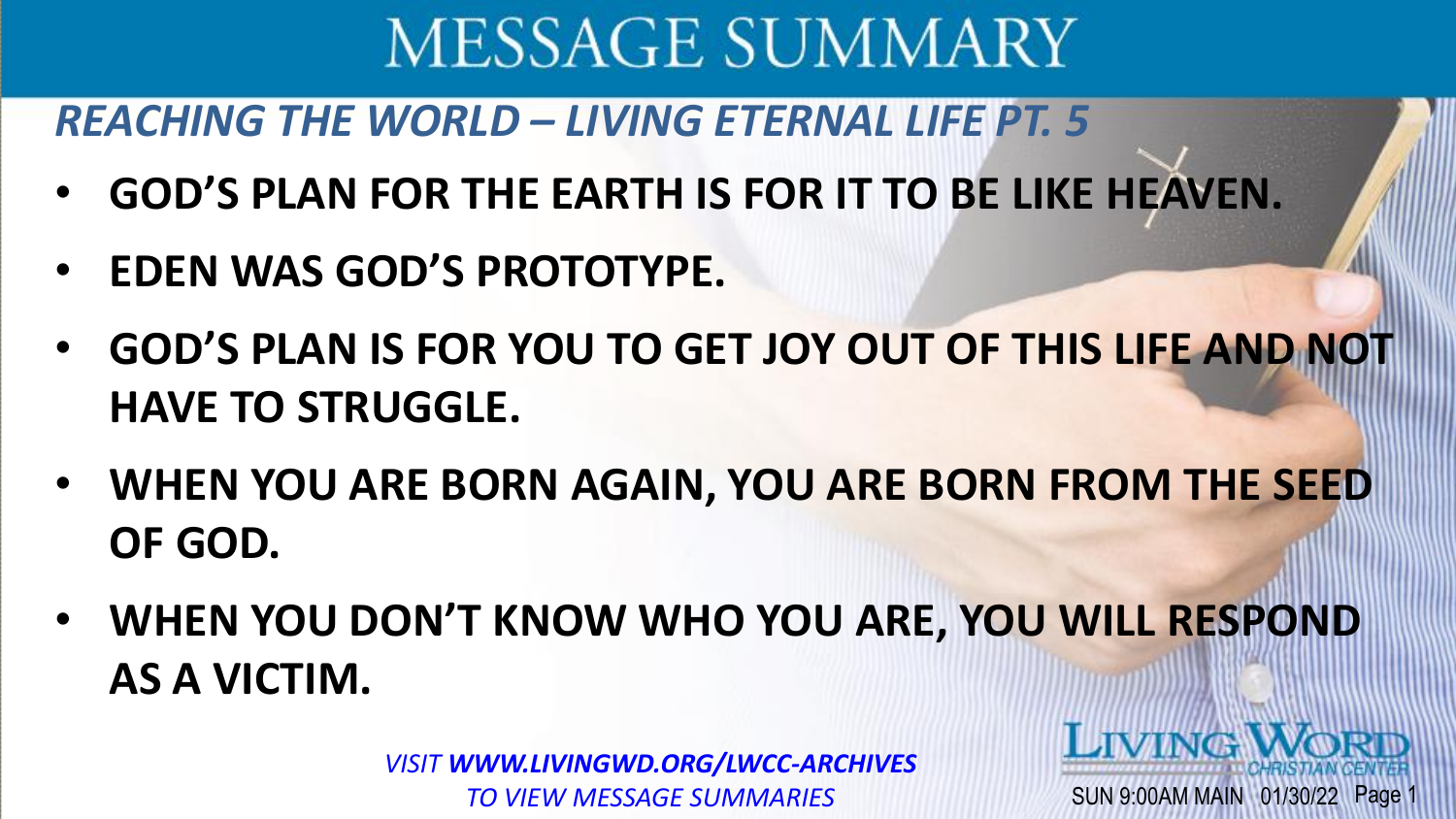### *REACHING THE WORLD – LIVING ETERNAL LIFE PT. 5*

- **THIS IS NOT A POLITICAL CHURCH, THIS IS A KINGDOM CHURCH.**
- **THE ANOINTING IN YOU WILL MAKE YOU SUPERIOR TO ANYONE AROUND YOU. IF YOU DON'T KNOW WHO YOU ARE ,THE ANOINTING WILL NOT MOVE IN YOU.**
- **YOU ARE GOING TO BRING HEAVEN WHEREVER YOU GO.**
- **WE ARE MADE FOR SIGNS AND WONDERS. WE SHOULD BE COMFORTABLE WITH MIRACLES**
- **RELIGION DOES NOT LIKE MIRACLES. RELIGION CANNOT OPERATE IN MIRACLES.**  *VISIT WWW.LIVINGWD.ORG/LWCC-ARCHIVES*  LIVING SUN 9:00AM MAIN 01/30/22 Page 2

*TO VIEW MESSAGE SUMMARIES*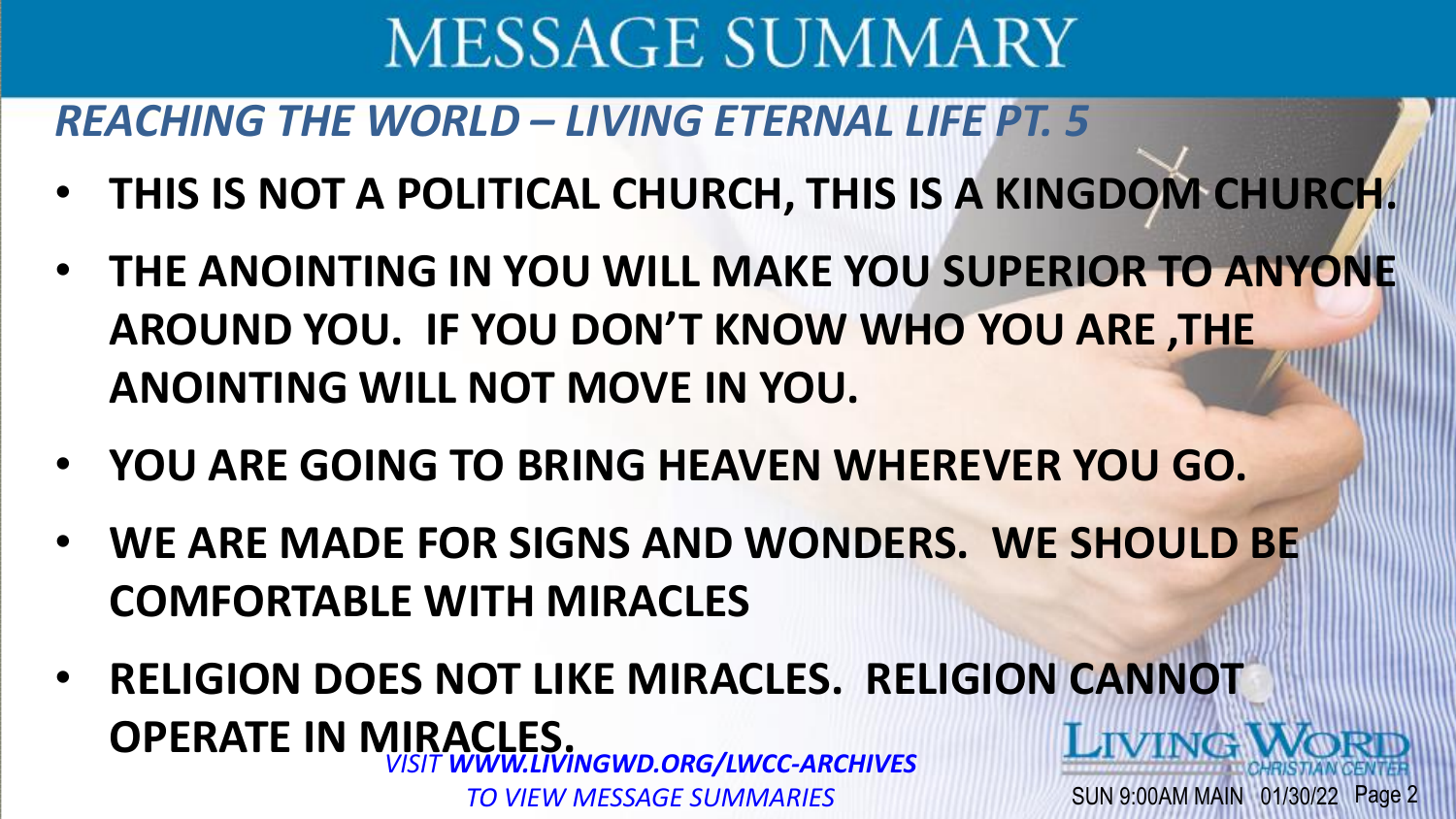### *REACHING THE WORLD – LIVING ETERNAL LIFE PT. 5*

- **MIRACLES WORK ABOVE MAGIC.**
- **WHEN YOU COME INTO THE KINGDOM, YOU HAVE A RIGHT TO BE MADE WHOLE.**
- **GOD HAS CHOSEN YOU FOR MIRACLES. GOD WILL DO THE WORK. WE HAVE TO EXPECT A MIRACLE.**
- **YOU CAN GET MIRACLES ON DEMAND.**
- **THE LAWS DO NOT MAKE A DIFFERENCE FOR A KINGDOM CITIZEN.**

*VISIT WWW.LIVINGWD.ORG/LWCC-ARCHIVES TO VIEW MESSAGE SUMMARIES*